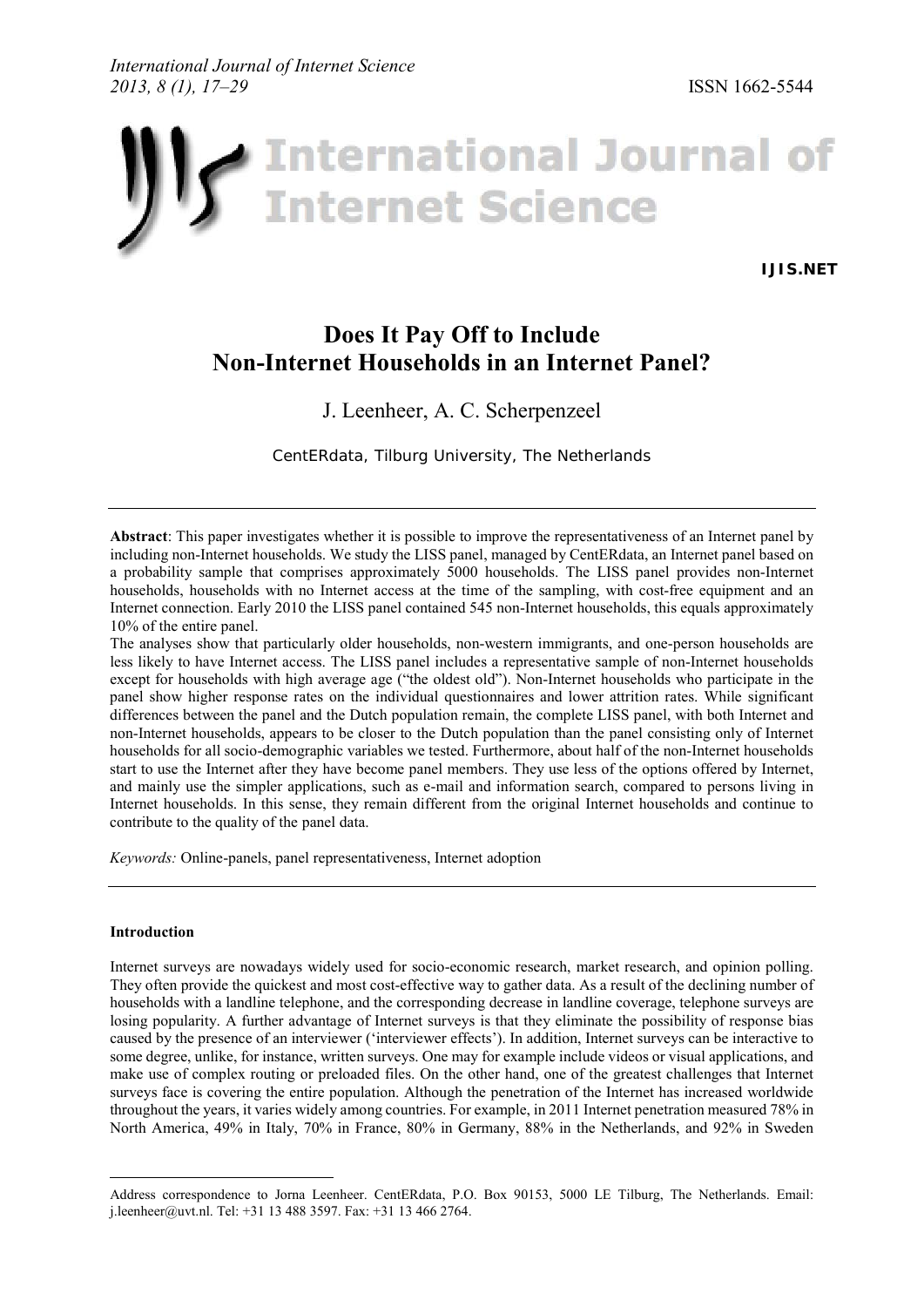[\(www.Internetworldstats.com\)](www.Internetworldstats.com). In Europe as a whole, the Internet penetration rate is 58%, and worldwide it stands at 30%. At household level, the Internet penetration rate in the Netherlands stands at 92% ([www.statline.nl\)](www.statline.nl).

In countries with low Internet penetration, the coverage of Internet panels is obviously an issue. However, even in countries with high Internet penetration, like the Netherlands, the representativeness of Internet surveys remains a point of concern (Couper, 2000). As Internet penetration in a country expands, households without Internet access form an increasingly atypical subgroup that differs increasingly from households with Internet access. This phenomenon is known as the "digital divide" (Mahajan, Muller, & Srivastava, 1990) or the "Couper paradox" (Couper, 2000).

There are different ways of dealing with the incomplete coverage of Internet panels and the resulting problems of representativeness. Two commonly used solutions are survey weighting and mixed-mode designs. However, several studies have shown that weighting data based on socio-demographic factors does not in all cases solve the issue of representativeness with regard to non-Internet households (Couper, Kapteyn, Schonlau, & Winter, 2007; Zhang, Callegaro, & Thomas, 2008; Rookey, Hanway, & Dillman, 2008; Loosveldt & Sonck, 2008). Weighting does not correct for differences in the properties and characteristics of households with and households without Internet access *within* socio-demographic groups (Brown & Venkatesh, 2005). These differences can include lifestyle characteristics such as Internet use, which are relevant variables in market and socio-economic research and often correlated with the research matter. Using mixed-mode designs in which households without Internet access are approached through another medium, such as telephone or regular mail, may provide an alternative. Dillman, Reips, and Matzat (2010) list five ways to effectively survey the general public, based on developments in mixed-mode research in the last decade. Their list ranges from the advice to include a token cash incentive with the survey request to combining a Web survey with a mail non-response follow up, all of which have shown to lead to higher response rates and better sample representation. As one example, Rookey, Hanway, and Dillman (2008) showed that allowing households without Internet access, in a probability-based household panel, to participate in a survey by regular mail indeed improved the quality of the survey results. The downside to this approach, however, is that various features of the Internet, such as sound files and videos, cannot be used with households without Internet access. In addition, mixed-mode surveys are often influenced by so-called "mode effects" that result from the use of different interview methods (Dillman et al., 2009).

Our purpose in this article is to evaluate an alternative approach to improving the coverage of Internet panels. We examined the LISS panel ('Longitudinal Internet Studies for the Social Sciences'), a Dutch household panel based on a random sample from the Dutch population. The participants in this panel filled out various questionnaires on a monthly basis. Non-Internet households that were willing to participate in the panel were provided with access to the Internet and, if necessary, also with a computer (see [www.lissdata.nl\)](www.lissdata.nl). We define non-Internet households as households that do not possess an Internet connection at the time that they are invited to join the panel. Other institutes that have built this type of Internet panel are Knowledge Networks and RAND in the United States, and more recent initiatives are the probability based Internet panel ELLIPS (Étude Longitudinal par Internet Pour les Sciences Sociales, operated by the Centre for socio-political data at Sciences Po) in France and the GIP (German Internet Panel, operated by the University of Mannheim) in Germany. Whereas these institutes all provide Internet access to the non-Internet households, the representativeness of the panels can still be decreased by variation in response probabilities between Internet households and non-Internet households. As a result of non-response selectivity in the recruitment of the non-Internet households, the gain in terms of improvement of the panel composition by the inclusion of these households might be limited. Hoogendoorn and Daalmans found considerable differences in the 'total initial response rate' for pc-ownership: 16% for pc-owners versus 5% for non-pc-owners. They conclude that in the panel they studied, the strategy of providing non-pc-owners with the infrastructure only works partially: it is not as bad as ignoring this group–which would be equivalent to a total response rate of 0%–but the total rate of non-pc-owners is far from the 16% of pc-owners. Similarly, we found a large difference in recruitment rate between Internet households and non-Internet households in the LISS panel: 84% for Internet households and 35% for non-Internet households (see also Table 2).<sup>[1](#page-1-0)</sup> The question rises whether the representativeness of the panel is indeed effectively increased by this approach, when selectivity bias as a result of differential non-response is likely to exist.

The research question that we address in this article is whether providing non-Internet households with a means of Internet access, which requires a substantial investment, significantly improves the quality of an Internet panel. Furthermore, we evaluate whether this investment is effective for the long-term quality of the panel. In order to perform these tests, several matters must be examined. The first is if the recruited non-Internet households in the

<u>.</u>

<span id="page-1-0"></span><sup>&</sup>lt;sup>1</sup>Our registration rate is not directly comparable in size to the total initial response rate reported by Hoogendoorn and Daalmans (2009), due to differences in response rate definition and design of the recruitment steps. Despite these differences, the importance of the difference between the pc-owners or Internet household on the one hand, and the non-pc-owners or non-Internet households on the other hand is clear in both studies.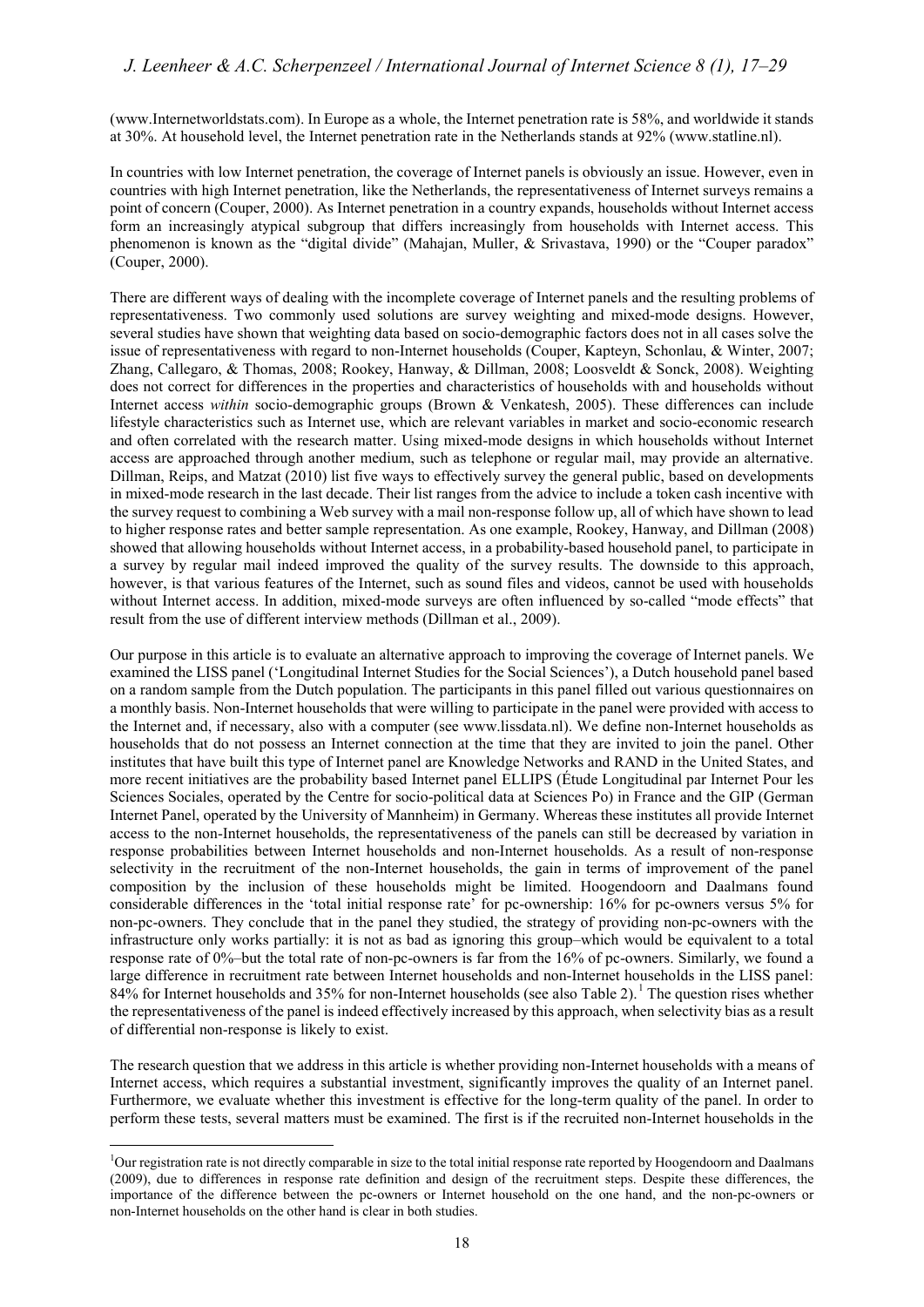## *J. Leenheer & A.C. Scherpenzeel / International Journal of Internet Science 8 (1), 17–29*

panel are representative of the subgroup of non-Internet households in the overall population, given the low response probability in this subgroup. To answer this question, we first determine to what extent non-Internet households differ from Internet households in the total sample of the Dutch population (see step 1 in the results section). Next, we compare the non-Internet households recruited into the panel to the overall contacted sample of non-Internet households (see step 2 in the results section). Many studies have shown that non-Internet households differ significantly from Internet households in demographic characteristics and attitudinal variables. Couper (2000) described that in the Current Population Survey (CPS), conducted by the U.S. Bureau of the Census, Black and Hispanic households, households with low income levels, and low education were found to be less likely to have home Internet access. In addition, significant differences in access were found by age, rural/urban status, and region of the country. In 2009, DiSogra, Mario Callegaro, and Hendarwan showed that households without home Internet access in the U.S. still tended to be lower income, lower education and more likely Hispanic. Hence, it seems logical that including such households, by providing them Internet access, will improve the composition of an online panel on these demographic variables. However, as far as we can see, none of the studies tested whether this approach resulted in a significant improvement of the representativeness of the online panel, nor did they evaluate whether the non-Internet households that were successfully recruited in the panel were a good representation of the total sample of contacted non-Internet households. These questions seem especially relevant in relationship to the low response rates of non-Internet households compared to Internet households, as given above.

The second issue concerns the non-Internet households' loyalty to the panel, which relates to the long-term benefits of the investment to provide them with Internet access. How well do they participate in the monthly questionnaires and remain panel member for an extended period of time (see step 3 in the results section)? A final relevant issue is whether the non-Internet households continue to be representative of the subgroup of the overall population of non-Internet households, after they have been provided with Internet access for the purpose of participating in the panel. It is possible that this affects these non-Internet households, causing them to grow more similar to Internet households (see step 1 in the results section).

We answer these questions through an empirical analysis of the LISS panel, using available information from the population registers concerning the sampling frame of the LISS panel, data obtained from the questionnaires completed by the panel, and data from the panel management system. The remainder of this article is structured as follows: in the next section, the LISS panel's sampling frame and the procedure by which non-Internet households are provided with a means of Internet access are explained. The results of the empirical analysis are described in the following section. The final section presents the conclusions and discusses the implications of the findings for online panels which aim to be representations of the general population.

#### **Sample and recruitment**

#### *LISS panel*

The LISS panel is an Internet panel consisting of Dutch households established in 2007, which serves primarily scientific purposes. The LISS panel is administered by CentERdata (Tilburg University, The Netherlands).

In January 2010 the panel consisted of 8'686 respondents belonging to 5'142 households. Per month this can entail several short or one or two longer questionnaires. It usually takes between 30 and 40 minutes a month to complete all questionnaires. Some of the questionnaires are so-called 'core questionnaires' that are repeated annually.

For each household there is one member that completes the data pertaining to that household, such as household composition and the ages and daily activities of the household members. This household member is regularly requested to update this information. Further, every household member aged 16 or older indicates whether he or she wishes to participate in the monthly questionnaires or not. A household is included in the LISS panel if at least one of the members aged 16 or older agrees to participate.

To leave the LISS panel, panel members have to contact the LISS panel helpdesk, by email, telephone, or by leaving a message on their panel member Web page. The helpdesk manager can then end their participation. Before doing so, the helpdesk tries to call the panel member by telephone to conduct a short exit-interview. In addition, the helpdesk employees call all panel members that have been inactive for two months or longer, $^2$  $^2$  and try to convince those so-called "sleeping" panel members to start participating again (Scherpenzeel & Zandvliet, 2011). Panel members who have been contacted three times or more, spread over several months, and do not

<span id="page-2-0"></span><sup>&</sup>lt;u>.</u>  $2$ Panel members without a known telephone number receive an email and/or a reminder postcard.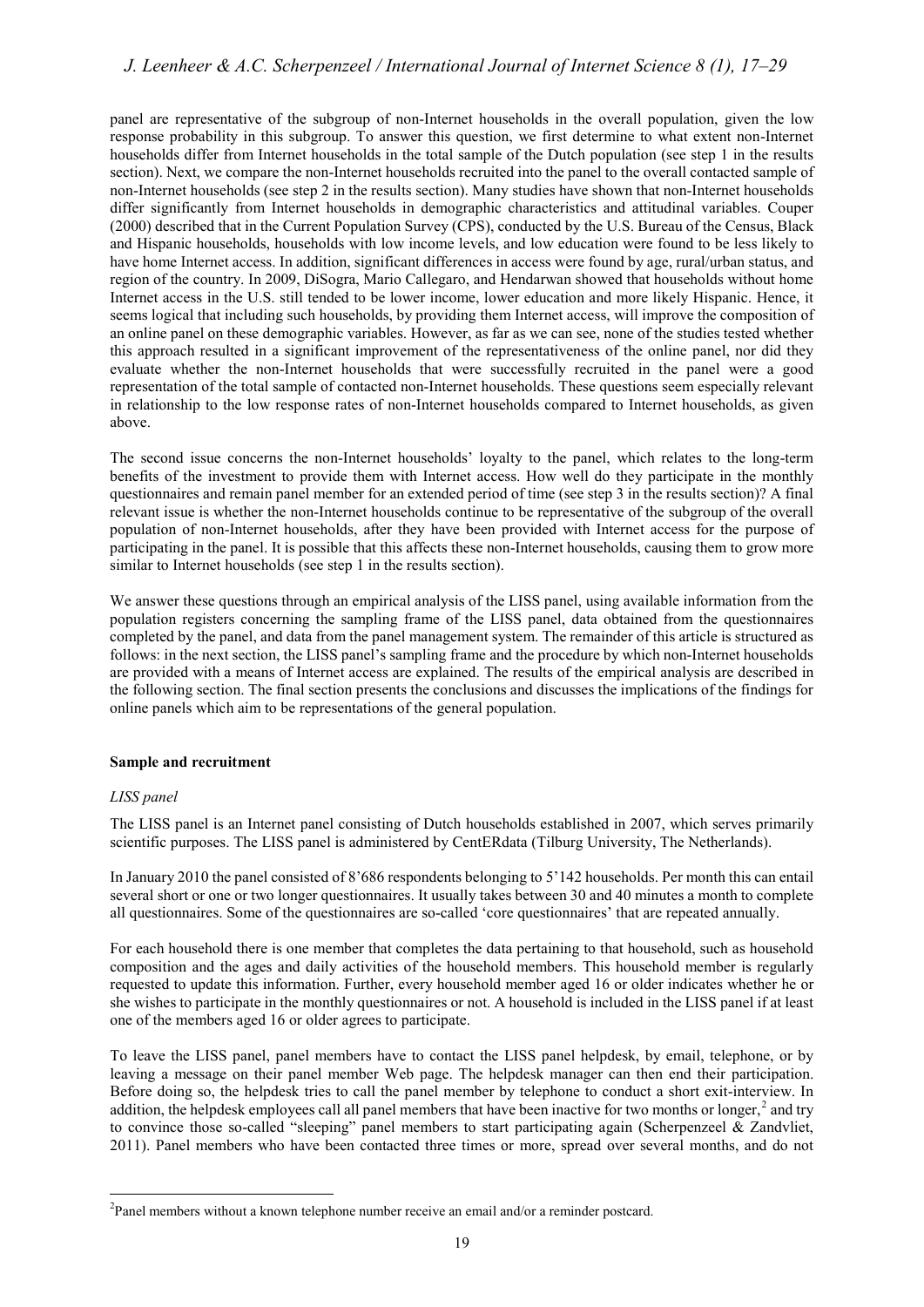recommence to participate are eliminated from the panel. On average, the attrition rate of the LISS panel is about 10% per year for households and about 12% per year for persons (Scherpenzeel, forthcoming).

*Sampling And Panel Recruitment.* The research population of the LISS panel comprises the Dutch speaking population that has the Netherlands as permanent place of residence. The unit used to draw the random sample consists of independent private households. Institutions and other forms of collective households are excluded. Households without any adult individual with a command of the Dutch language are also excluded from the research population. Dillman et al. (2010) state that providing Internet access to non-Internet households does not always eliminate coverage problems in Internet panels since they are often based on a random digit dialing (RDD) sample. As a result of decreasing landlines, RDD samples may have large coverage problems as well (Fuchs & Busse, 2009). In contrast, the LISS panel was based on random household sample from the population register and households without a known telephone number were recruited in a face-to-face contact interview. In collaboration with Statistics Netherlands, a single random sample was drawn of 10'150 addresses from the population register. Between May and December 2007, these households were invited to participate in the LISS panel. The households were approached in a traditional manner: first an announcement letter was sent, along with a brochure explaining the nature of the panel research. A 10-Euro bill was also enclosed. Preliminary research had shown that an advance compensation of ten Euros was the most effective way of boosting people's willingness to participate in the panel (Scherpenzeel & Toepoel, 2012). After the letter, respondents were approached by an interviewer in different ways, using a mixed-mode method. Households with a known telephone number were contacted by phone (CATI). The remaining households were visited by an interviewer and were thus contacted face-to-face (CAPI). For the recruitment by phone, a maximum of 15 attempts was made to establish contact, spread across several weeks with regular intervals. If a household could not be contacted after 15 attempts, this address was subsequently approached by means of face-to-face contact. For the face-to-face recruitment, the interviewer made a series of eight attempts to establish contact. This was followed a few weeks later with a second series of seven attempts. The choice for these intensive contact efforts is supported by Feskens et al. (2007) who concluded that to maximize responses of difficult to reach groups, such as ethnic minorities, enhancing the contact rate is of key importance.

Once contact had been established, the interviewer requested a 10-minute interview with the respondents. At the end of this interview, the respondent was invited to join the panel. This invitation only followed if the interview was deemed successful. If a respondent refused to conduct the initial interview, the interviewer proposed to ask just three key questions in order to obtain some basic data about the respondent. One of those questions was whether the respondent's household has access to the Internet.

*Internet Facilities for Households Without Internet access.* The random sample drawn from the population register includes households that lack access to the Internet. These participants were provided with a broadband connection and if necessary also with a computer. The device offered is a so-called 'SimPC', a small and easy-to-use machine. The SimPC can be operated using large 'buttons' on the screen for the most commonly used functions, and the screen is designed in a way to make it readable for elderly persons. The broadband connection makes it possible to use visual images and video material. The computer and broadband connection were delivered to the households and fully installed. If necessary the respondents were offered help at home to learn how to operate the SimPC and how to complete the questionnaires on the screen. Support by a helpdesk remained available after installation in case of any operating problems.

#### **Results**

-

#### *Step 1: To what extent do non-Internet households differ from Internet households?*

To establish how households without Internet access differ from households with Internet, we use register data about all households that answered the question about Internet access during the recruitment process.  $\frac{3}{3}$  $\frac{3}{3}$  $\frac{3}{3}$  The total percentage of respondents that indicated to have home Internet access was 77% of the total number of respondents that answered the question, either in the recruitment interview or in the central question procedure. Table 1 (left-hand column) shows the estimates of a logit-model that explains Internet access using various socio-demographic characteristics of households. The model shows that it is less likely for a one-person household (*b* = −1.073; *z* = −14.00; *p* < .001) to have Internet access at home than for multiple-person households. Further, it is less likely for households with at least one household member of non-Western origin to have Internet access than for households that are entirely of Western origin  $(b = -1.245; z = -8.78; p < .001)$ . In addition, Internet penetration is highest for households living in municipalities with an average urbanization level (more than 1'000–1'500 addresses per km<sup>2</sup>) ( $b = 0.288$ ;  $z = 2.41$ ;  $p = .02$ ). The variable urbanization level consists of five levels (very high,

<span id="page-3-0"></span><sup>&</sup>lt;sup>3</sup>The analyses that use population register data were performed by Statistics Netherlands, as the authors do not have direct access to these data.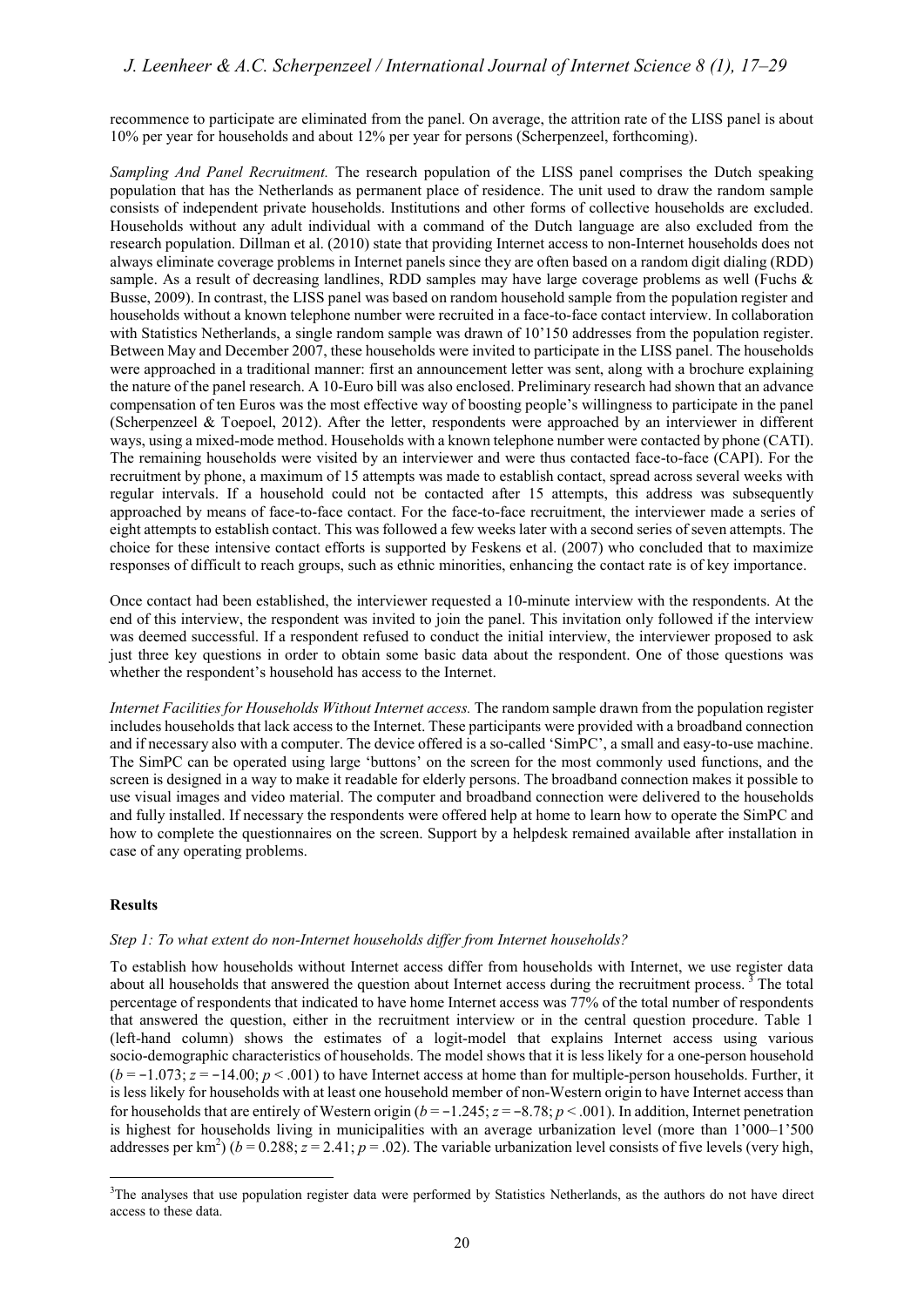high, moderate, low, and without urbanization), very high urbanization (more than  $2'500$  addresses per km<sup>2</sup>) is included as the reference category. For age we find an inverted U-shaped relationship with a positive linear coefficient  $(b = 0.064; z = 4.01; p < .001)$  and a negative quadratic coefficient  $(b = -0.001; z = -9.14; p < .001)$ ; the tipping point is at 23.8 years. This means that the likelihood of having Internet access is highest for households with an average age of adult household members of 23.8 years,<sup>[4](#page-4-0)</sup> and that this likelihood declines at an increasing rate as the average age of the household becomes higher.

In sum, we find that households consisting of elderly individuals, non-Western immigrants, one-person households and households in regions with a high or conversely a low level of urbanization more often lack Internet access and thus will participate less frequently in Internet panels.

#### Table 1

*Likelihood of Internet access For All Households and Likelihood of Panel Participation by Households Without Internet access (Logit-Model)*

|                                                 | <b>Internet access:</b><br>All households |                | Panel participation:           |               |
|-------------------------------------------------|-------------------------------------------|----------------|--------------------------------|---------------|
|                                                 |                                           |                | <b>Non-Internet households</b> |               |
|                                                 | Coefficient                               | $\overline{z}$ | Coefficient                    | $\mathcal{Z}$ |
| One-person household                            | $-1.07$                                   | $-14.0**$      | $-0.01$                        | $-0.1$        |
| Average age adults in household                 | 0.06                                      | $4.0**$        | 0.05                           | 1.9           |
| (Average age adults in household) <sup>2</sup>  | $-0.00$                                   | $-9.1**$       | $-0.00$                        | $-3.3*$       |
| Western immigrant in household                  | $-0.09$                                   | $-0.5$         | $-0.38$                        | $-1.1$        |
| Non-Western immigrant in household              | $-1.25$                                   | $-8.8**$       | $-0.11$                        | $-0.4$        |
| Region with very high urbanization <sup>a</sup> |                                           |                |                                |               |
| Region with high urbanization                   | 0.05                                      | 0.5            | 0.18                           | 0.9           |
| Region with moderate urbanization               | 0.29                                      | $2.4*$         | 0.09                           | 0.4           |
| Region with low urbanization                    | 0.06                                      | $-0.5$         | $-0.35$                        | $-0.2$        |
| Region with very low urbanization               | 0.06                                      | $-0.5$         | 0.14                           | 0.7           |
| Constant                                        | 1.40                                      | $3.4**$        | $-1.09$                        | $-1.5$        |
| N                                               | 6'919                                     |                | 1'517                          |               |

a Base line.

 $**p* < .05, ***p* < .01.$ 

#### *Step 2: Are the recruited non-Internet households representative?*

Making an Internet connection available to households without Internet may solve the representativeness problem of Internet panels, yet only under the condition that a representative sample of non-Internet households can be composed. To examine whether this succeeds in practice, we estimate a logit-model for panel participation of non-Internet households for the sampling frame of the LISS panel (Table 1, right-hand column). Non-significant coefficients indicate that the non-Internet panel members are representative for the group of non-Internet households on the explanatory variables. It appears that the likelihood of participation for non-Internet household does not depend on the size, origin or urbanization level of a household (coefficients are non-significant). A significant quadratic effect emerges for age only, with a marginally significant main effect. The effect flips at 31.3 years. This means that the likelihood of participation for non-Internet households is highest for households with an average age of 31.3 years, and that this likelihood declines–at an increasing rate–to the extent that the average age of the household is higher.

The approach by the LISS panel, to provide households with Internet access if necessary, has resulted in a substantial group of non-Internet households in the panel. In January 2010 the panel contained 545 households without Internet, 732 persons living in these households are active panel members. This means that 9.5% of the entire panel consists of non-Internet households. Table 2 shows that the recruitment rate for households without Internet in the sample frame is much lower (35.1%) than for households with Internet (84.2%).

In sum, the strategy to provide households without Internet with Internet facilities results in a substantial group of participants. These participants constitute a representative random sample of the non-Internet households in terms of ethnical background (autochthonous versus Western of Non-Western immigrants), region, and household composition (single-person versus multiple-person households). The sample is not completely representative in terms of age, higher age groups without Internet are underrepresented in the panel.

<span id="page-4-0"></span><sup>-</sup><sup>4</sup>Since only 2.2% of the households have an average age of its adult members under 23.8 years, the curve has a decreasing shape for most of the households. The tipping point is calculated as the maximum of a parabola, that is:  $0.0641163/(2*0.0013478)$  = 23.8.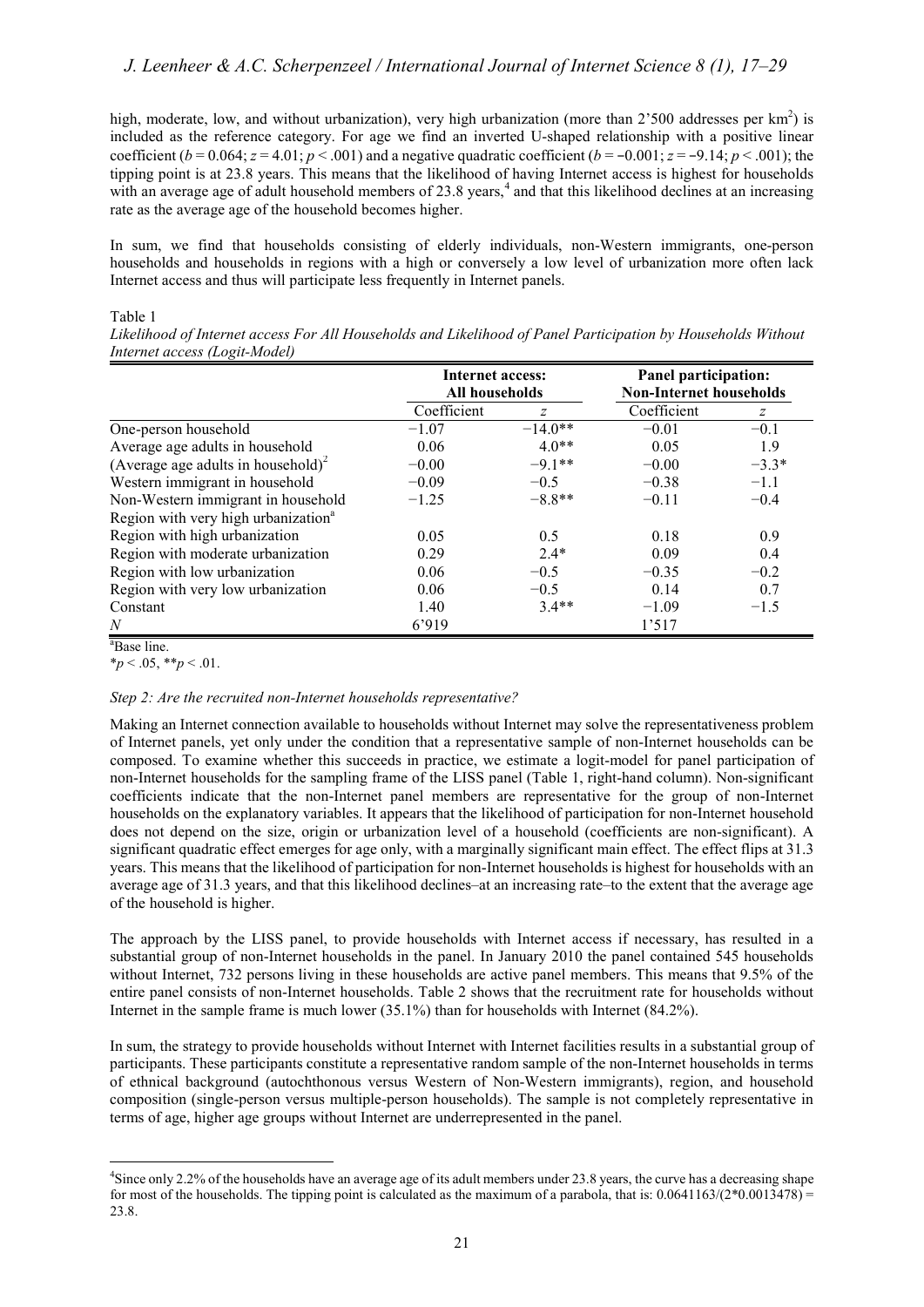#### *Step 3: To what extent are non-Internet households loyal panel participants?*

The non-Internet households show a high degree of loyalty after they join the panel. That is, panel members belonging to non-Internet households completed 69.8% of the questionnaires that were presented to them, which is a significantly higher percentage than for panel members from households with Internet (59.8%) (Table 2). Attrition, between April 2008 (following the completion of the first major panel recruitment campaign) and January 2010, is 9.9% for households without Internet and 13.8% for households with Internet. Attrition means that all members of a household have decided to discontinue their participation in the panel.

#### Table 2 *Participation and Attrition of the Households*

|                                            | Internet   | <b>Non-Internet</b> |        |       |
|--------------------------------------------|------------|---------------------|--------|-------|
|                                            | households | households          | Sig.   | Total |
| Recruitment rate <sup>a</sup>              | 84.2%      | 35.1%               | $***$  | 75.6% |
| Average monthly response rate $(indiv.)^b$ | 59.8%      | 69.8%               | $***$  | 60.5% |
| Attrition rate <sup>c</sup>                | 13.8%      | $9.9\%$             | $\ast$ | 13.5% |

<sup>a</sup> Households registered in the panel as a percentage of the total number of households that completed the recruitment interview or that answered the key question about Internet use. <sup>b</sup>Percentage of months in which panel member i participated (when selected), averaged over all panel members. "Attrition of households between 04-2008 and 01-2010. \*p < .05, \*\*p < .01 (Chi-square/ t-tests); AAPOR figures (see Callegaro & Disogra, 2009).

Table 3

Likelihood That a Household Leaves the Panel (Logit-Model<sup>a</sup>)

|                                                                                              | All households |                |            | <b>Internet households</b> |            | <b>Non-Internet households</b> |  |
|----------------------------------------------------------------------------------------------|----------------|----------------|------------|----------------------------|------------|--------------------------------|--|
|                                                                                              | Coeff.         | $\overline{z}$ | Coeff.     | z                          | Coeff.     | z                              |  |
| Internet household                                                                           | 0.775          | $15.9**$       |            |                            |            |                                |  |
| One-person household                                                                         | 0.005          | 0.002          | $-0.100$   | 0.7                        | 0.980      | $4.6*$                         |  |
| Average age of adults in the<br>household                                                    | 0.017          | 27.9**         | $0.018**$  | $29.6**$                   | $-0.001$   | 0.01                           |  |
| Western immigrant in the<br>household                                                        | $-0.195$       | 1.2            | $-0.198$   | 1.1                        | 0.096      | 0.01                           |  |
| Non-Western immigrant in the<br>household                                                    | $-0.390$       | $3.8*$         | $-0.383$   | 3.4                        | $-0.618$   | 0.6                            |  |
| Homeowner                                                                                    | $-0.007$       | 0.004          | 0.018      | 0.03                       | $-0.210$   | 0.2                            |  |
| Net household income                                                                         | $> -0.001$     | 0.06           | $> -0.001$ | 0.1                        | $> -0.001$ | 1.4                            |  |
| Urbanization region:<br>Very high urbanization level <sup>b</sup><br>high urbanization level | 0.094          | 0.4            | 0.092      | 0.4                        | $-0.011$   | ${}< 0.001$                    |  |
| moderate urbanization level                                                                  | 0.037          | 0.1            | 0.037      | 0.1                        | 0.024      | 0.002                          |  |
| low urbanization level                                                                       | $-0.043$       | 0.1            | $-0.051$   | 0.1                        | $-0.180$   | 0.1                            |  |
| without urbanization                                                                         | $-0.008$       | 0.002          | 0.034      | 0.04                       | $-1.066$   | 1.5                            |  |
| Highest educational degree in<br>household:                                                  |                |                |            |                            |            |                                |  |
| Low level (primary/VMBO)<br>Medium level <sup>b</sup><br>(HAVO/VWO/MBO)                      | $-0.136$       | 1.5            | 0.105      | 0.8                        | 0.516      | 0.9                            |  |
| High education<br>(HBO/University)                                                           | 0.009          | 0.006          | $-0.004$   | ${}_{0.001}$               | $-0.272$   | 0.1                            |  |
| Constant                                                                                     | $-3.527$       | $148.1**$      | $-2.901$   | $172.2**$                  | $-1.584$   | 2.8                            |  |
| $\boldsymbol{N}$                                                                             | 4'968          |                | 4'535      |                            | 413        |                                |  |

 $a$  Between 04–2008 en 01–2010.  $b$  Base level.

 $*_{p}$  < .05,  $*_{p}$  < .01.

In Table 3 we show whether specific subgroups show higher attrition, between April 2008 and January 2010, using a logit-model. In line with descriptive statistics of Table 2, we find that Internet households are more likely to leave the panel than non-Internet panels ( $b = 0.775$ ;  $z = 15.9$ ;  $p < .001$ ). Furthermore non-western households are less likely to leave the panel ( $b = -0.390$ ;  $z = 27.9$ ;  $p < .001$ ). Overall households are more likely to leave the panel when the average age of the adults in the households is higher  $(b = 0.017; z = 27.9; p < .001)$ . When estimating separate models for Internet and non-Internet households we find that the likelihood of leaving the panel increases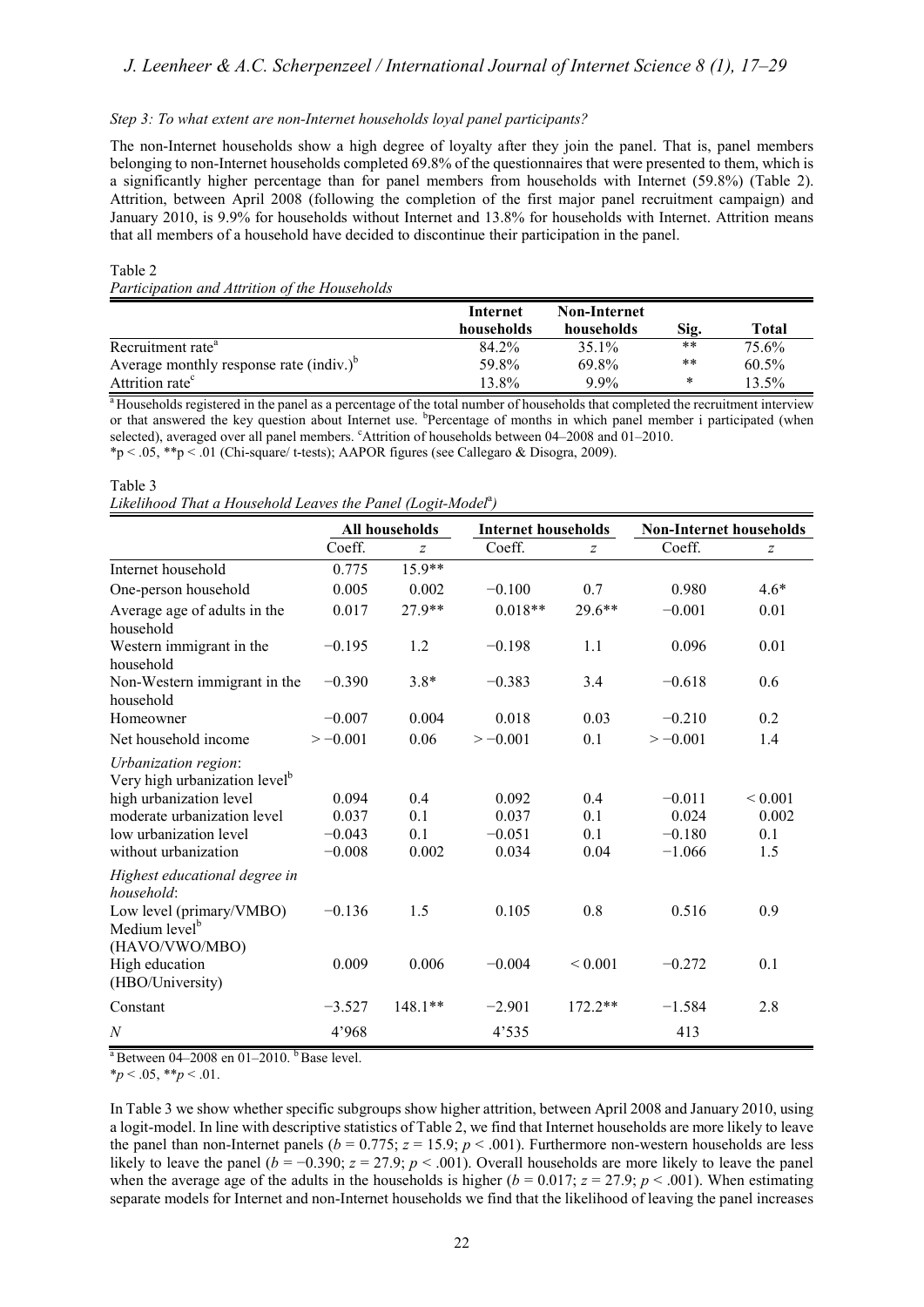when the adult household members are older  $(b = 0.019; z = 33.1; p < .001)$ , but for non-Internet households we did not find a relationship between age and attrition. We also find that one-person households without Internet are more likely to leave the panel than non-Internet households that consist of several people ( $b = 0.980$ ;  $z = 4.6$ ;  $p =$ .04). We do not find any relation between level of urbanization, home ownership, income or education and attrition, neither for households with Internet or for households without. To summarize, non-Internet households are less likely to leave the panel. This is even more true for one-person non-Internet households.

#### *Representativeness of the LISS panel*

An important goal of including non-Internet households in the panel is to make the resulting online panel representative for the Dutch population. Several studies exists of the representativeness in general of online panels based on probability panels. Hoogendoorn and Daalmans (2009) find non-response selectivity with respect to age and income, in a panel which started with a sample of households that had a registered telephone number. DiSogra, Callegaro, and Hendarwan (2009) found an underrepresentation of lower educated households and cell-phone only households. The LISS panel had some selectivity biases, after the first recruitment, similar to those found by Hoogendoorn and Daalmans (2009). In two studies of the representativeness of the LISS panel, Knoef and de Vos (2009), and Van der Laan (2009) found selectivity with respect to household size, age, education, marital status, gender, level of urbanization, and (initially) having a computer and Internet. These biases were partly corrected by a stratified refreshment sample, which was recruited in 2009 (Scherpenzeel, 2010). Scherpenzeel and Bethlehem (2011) compared the composition of the LISS panel to a traditional face-to-face survey, to a large volunteer based

#### Table 4

| Representativeness of the LISS Panel With and Without Non-Internet Households, Compared to the Dutch |  |  |  |
|------------------------------------------------------------------------------------------------------|--|--|--|
| Population                                                                                           |  |  |  |

|                                                                 | Panel with only         |            |                |              |                |
|-----------------------------------------------------------------|-------------------------|------------|----------------|--------------|----------------|
|                                                                 | Internet                | Complete   | $\chi^2$ test: | <b>Dutch</b> | $\chi^2$ test: |
|                                                                 | households              | panel      | Internet vs.   | population   | complete panel |
| Variable                                                        | April 2008 <sup>a</sup> | April 2008 | complete panel | 2008         | vs. population |
| One-person household                                            | 21.2%                   | 23.7%      | 18.0**         | 35.5%        | 303.5**        |
| Adults aged 65 and over <sup>b</sup>                            | 9.4%                    | 11.4%      | $42.5**$       | 14.8%        | 148.6**        |
| Children in the household                                       | 45.5%                   | 42.9%      | $13.7**$       | 34.8%        | 142.8**        |
| Household composition:                                          |                         |            |                |              |                |
| Single                                                          | 21.7%                   | 24.1%      | $23.8**$       | 35.5%        | 367.5**        |
| Couple without children                                         | 32.4%                   | 32.5%      |                | 29.0%        |                |
| Couple with children                                            | 39.8%                   | 37.3%      |                | 28.4%        |                |
| Single with children                                            | 5.4%                    | 5.4%       |                | 6.4%         |                |
| Other                                                           | 0.6%                    | 0.7%       |                | 0.7%         |                |
| Regional urbanization level <sup>b</sup> :                      |                         |            |                |              |                |
| Very high                                                       | 13.5%                   | 13.6%      | 0.4            | 19.4%        | 439.7**        |
| High                                                            | 25.9%                   | 25.8%      |                | 23.1%        |                |
| Moderate                                                        | 22.3%                   | 22.2%      |                | 18.3%        |                |
| Low                                                             | 22.9%                   | 22.9%      |                | 19.4%        |                |
| Without urbanization                                            | 15.5%                   | 15.6%      |                | 19.8%        |                |
| Home owner                                                      | 73.6%                   | 70.9%      | $18.0**$       | 58.9%        | 296.7**        |
| Household size                                                  |                         |            |                |              |                |
| $\mathbf{1}$                                                    | 21.2%                   | 23.7%      | $22.2**$       | 35.5%        | $365.2**$      |
|                                                                 | 35.7%                   | 35.9%      |                | 32.7%        |                |
| $\begin{array}{c} 2 \\ 3 \\ 4 \end{array}$                      | 14.3%                   | 13.5%      |                | 12.4%        |                |
|                                                                 | 20.3%                   | 18.9%      |                | 13.4%        |                |
| $\geq 5$                                                        | 8.5%                    | 8.0%       |                | 5.9%         |                |
| Origin <sup>b</sup>                                             |                         |            |                |              |                |
| Western Immigrant                                               | 7.1%                    | 7.0%       | 0.5            | 9.4%         | $81.7**$       |
| Non-Western immigrant                                           | 6.7%                    | 7.0%       |                | 9.5%         |                |
| Autochtonous                                                    | 86.2%                   | 86.0%      |                | 81.1%        |                |
| Voting behavior most recent elections for the parliament (2006) |                         |            |                |              |                |
| Voted at elections                                              | 85.0%                   | 85.5%      | 1.30           | 80.4%        | 49.8**         |
| Voted christen democrats (CDA)                                  | 24.2%                   | 24.8%      | 0.9            | 29.3%        | $45.6**$       |
| Voted socialist party (SP)                                      | 15.4%                   | 15.8%      | 0.4            | 16.7%        | 15.8           |

<sup>a</sup>In April 2008 the panel was complete, with the main recruitment campaign of 2007 completed, including all non-response follow-up efforts. <sup>b</sup>Denoted at individual level since population data are not available at household level.  $*_{p}$  < .05,  $*_{p}$  < .01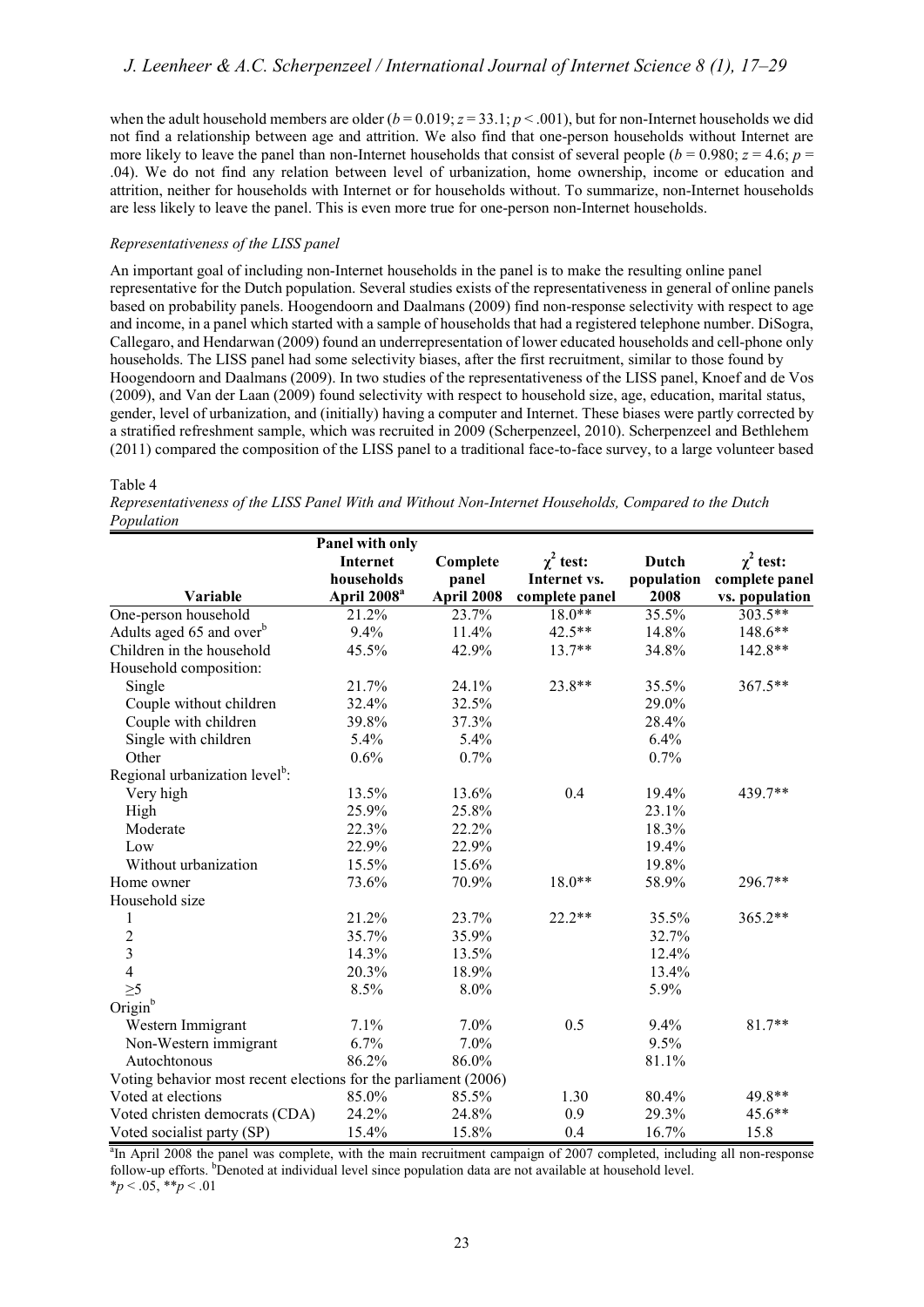Internet survey, and to market research online panels. When comparing the unweighted data, the LISS panel was close to the traditional survey and better than the Internet survey and online panels on five of the seven characteristics tested. The exceptions were found in the oldest age group, over 70 years and in the non-Internet households. The elderly, non-Internet group was best represented in the traditional, face-to-face survey but far better covered in the LISS panel than in the other online panels in the study.

In Table 4 we show whether the inclusion of the non-Internet households contributes to the panel representativeness. Included are the same demographic characteristics that were evaluated in the studies of Knoef and De Vos (2009); Van der Laan (2009), and Scherpenzeel and Bethlehem (2011) as well as the same variables of voting behavior included in Scherpenzeel and Bethlehem (2011). The column on the far right of the table lists the figures for the entire Dutch population (see [www.statline.nl\)](www.statline.nl). We consider households of which at least one household member is active in the panel. For the age and urbanization level variables, population data are available only for individuals, hence we include all members of the active panel households.

If we examine the composition of the panel in April 2008 with and without the non-Internet households, then we notice that the complete LISS panel, with both Internet and non-Internet households, more closely approximates the composition of the overall Dutch population for all variables, than a panel consisting of only Internet households. Thus, 9.3% of the Internet households are over 65 years; for the complete panel this figure is 11.2%, which is closer to the overall population percentage of 14.8%. The complete panel also contains more one-person households (23.7%) and less households with a self-owned dwelling (70.9%) than a panel consisting of only Internet households (respectively 21.2% and 73.6%), so that the complete panel more closely resembles the overall Dutch population. The percentages shift for the various variables with 2 to 3 percent after inclusion of the non-Internet households, except for urbanization levels for which the difference is smaller.

#### Table 5

|                                     | <b>Panel with only Internet</b> |                |                      |
|-------------------------------------|---------------------------------|----------------|----------------------|
|                                     | households                      | Complete panel | Online vs. complete  |
| Variable                            | April 2008                      | April 2008     | panel                |
| Highest education in the household  |                                 |                |                      |
| Primary Education                   | $3.9\%$                         | $5.4\%$        |                      |
| <b>VMBO</b>                         | $16.9\%$                        | 18.5%          |                      |
| HAVO/VWO                            | $9.0\%$                         | $8.7\%$        | $\chi^2 = 42.4$ **   |
| <b>MBO</b>                          | 26.8%                           | 25.9%          |                      |
| <b>HBO</b>                          | $30.1\%$                        | 28.9%          |                      |
| University                          | 13.3%                           | 12.6%          |                      |
| Net household income                |                                 |                |                      |
| Up till 1150 Euros                  | $6.2\%$                         | $7.6\%$        |                      |
| $1151 - 1800$ Euros                 | 16.6%                           | 18.4%          |                      |
| 1801–2600 Euros                     | 22.7%                           | 22.3%          | $\gamma^2 = 33.1$ ** |
| More than 2600 Euros                | $46.0\%$                        | 43.4%          |                      |
| Unknown                             | $8.6\%$                         | $8.4\%$        |                      |
| Survey attitude                     |                                 |                |                      |
| (avg. of nine items, 7-point scale, | 5.01                            | 5.37           | $t = 8.97**$         |
| individual level)                   |                                 |                |                      |
| Life satisfaction (scale: $0-10$ )  | 7.45                            | 7.58           | $t = 1.83$           |

 $*_p$  < .05,  $*_p$  < .01

Table 5 contains another comparison between a LISS panel with and without non-Internet households on variables, for which no population data are available. The analysis reveals that the education level of the complete panel is significantly lower than for the panel with only Internet households. The percentage of households with only primary education is higher (5.4% vs. 3.9%) and the percentage of households with a university degree is lower (12.6% vs. 13.3%). In a similar vein the average income of the complete panel is lower than for panel with only Internet households. As expected non-Internet households are somewhat lower educated and have lower incomes than Internet households. Furthermore we find that the survey attitude of the complete panel is higher than for the panel with only Internet households.<sup>[5](#page-7-0)</sup> We do not find differences in life satisfaction between Internet households and non-Internet households  $(p > .05)$ . To sum up, we find that the inclusion of non-Internet households tends to bring some characteristics of the panel significantly nearer to the Dutch population. Nevertheless, significant and substantial differences between the panel and the Dutch population remain.

<span id="page-7-0"></span><sup>&</sup>lt;u>.</u> 5 Average of nine items, 7-point scale, items can be found at [www.lissdata.nl,](www.lissdata.nl) Core study Personality.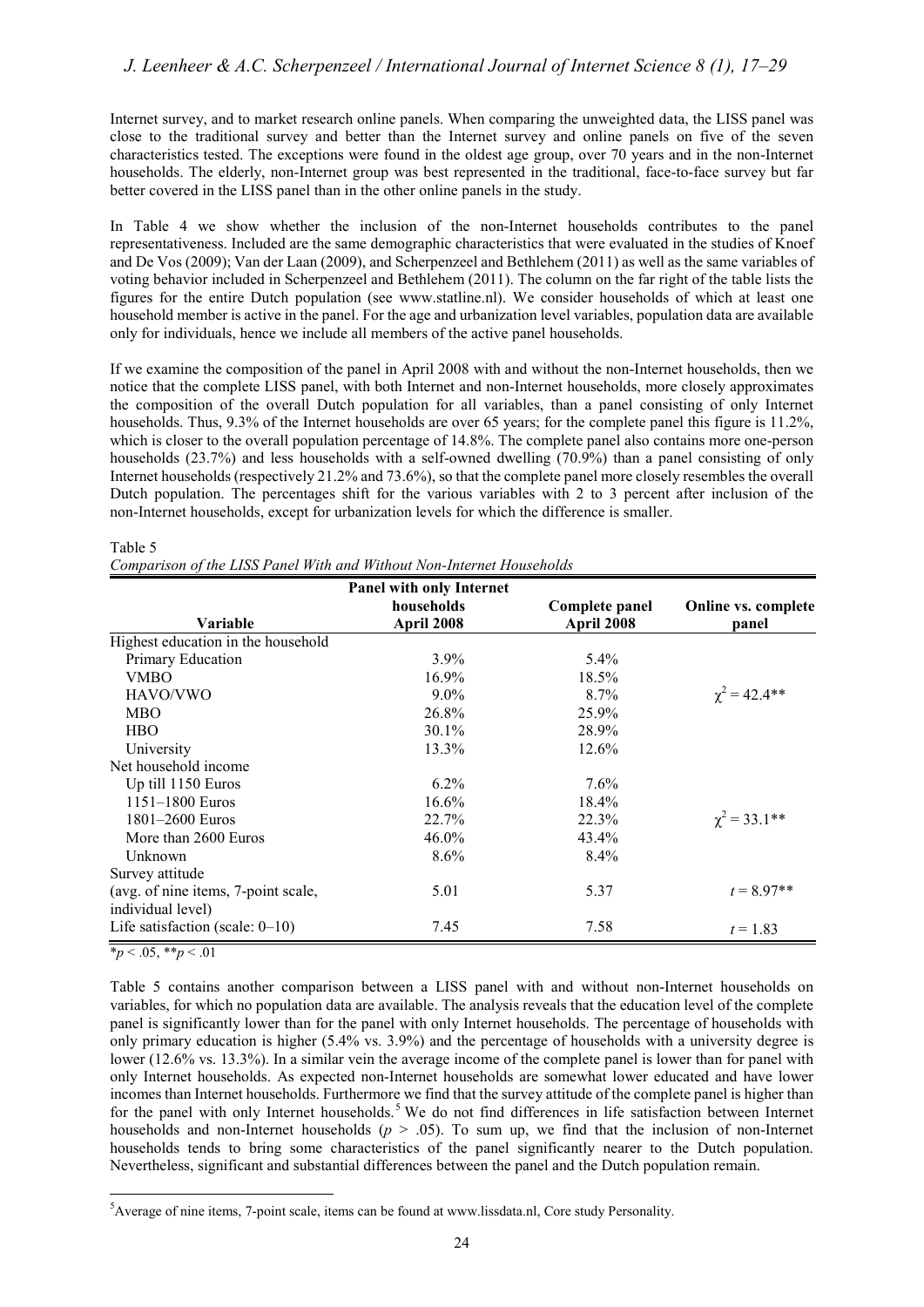## *J. Leenheer & A.C. Scherpenzeel / International Journal of Internet Science 8 (1), 17–29*

#### *Step 4: Do households without Internet change after joining an Internet panel?*

A potential problem as a result of providing Internet access to non-Internet households is that they may start to become more like Internet households after joining the panel. After all, the SimPC allows them to start using the Internet for purposes other than completing questionnaires. We refer to this as Internet-adoption or Internet use by the non-Internet households, as a result of panel participation. The Internet use of non-Internet households may subsequently change other aspects of their life, such as leisure spending, news gathering or social contacts.

To examine Internet use by panel members, we consider all persons that completed the questionnaires about Internet use in both 2009 and 2010. In the core questionnaire 'Social integration and leisure time', which is administered every year to all panel members in the LISS panel, we ask the panel members whether they ever use the Internet, besides for the purpose of completing questionnaires. If the respondent replies affirmatively, we then ask how many hours a week he or she spends on the Internet (including for email), in addition to completing LISS panel questionnaires. We consider a panel member as Internet user if he uses the Internet for other purposes than completing questionnaires at least one hour per week.

We examine how many people used the Internet for more than one hour a week, for purposes other than completing questionnaires. Table 6 shows that, in 2010, more than half of the panel members in non-Internet households (58.7%) starting using the Internet for at least one hour a week. However, we do not find that this Internet adoption increases over time, given how the percentage for the same group is only marginally higher in 2010 compared to 2009 (56.5%). By contrast, panel members in Internet households are more frequent users than the members of non-Internet households, the usage rate differs almost 30%-points (86.4%),  $\chi^2$  (1,  $N = 4730$ ) = 273.1,  $p < 0.001$ . Remarkably, part of the panel members living in Internet households also uses the Internet for no other purpose than to complete panel questionnaires. In 2010 this concerned 13.6% of the members of Internet households, which is a slight drop compared to 2009 (14.1%). This resembles with findings of Kraut et al. (1999) who found that though individual household members affect each other's Internet usage, they showed individual usage patterns that can strongly vary within households.

In 2010, users in Internet households spent an average amount of 13.04 hours a week on the Internet. In non-Internet households this was 3.82 hours less, namely 9.20 hours, *t* (4728)= −4.95; *p* < .001.

#### Table 6

*Percentage of Panel Members That Use the Internet for at Least One Hour a Week and the Number of Hours Spent on the Internet (Aside From Completing Panel Questionnaires), in Internet Households and Non-Internet Households*

|                               | <b>Non-Internet</b>              |                         |       |       |
|-------------------------------|----------------------------------|-------------------------|-------|-------|
|                               | Internet households <sup>"</sup> | households <sup>a</sup> | Sig.  | Total |
| Use in January 2009           | 85.9%                            | 56.5%                   | $* *$ | 82.8% |
| Use in January 2010           | 86.4%                            | 58.7%                   | $***$ | 83.5% |
| # hours a week $2010$ (users) | 13.04                            | 9.20                    | $***$ | 12.79 |
| N                             | 4'238                            | 492                     |       | 5'558 |

<sup>a</sup>Panel members that completed questions about Internet use in 2009 and 2010. \**p* < .05, \*\**p* < .01

The questions about Internet use were followed by a conditional question about the type of Internet activities engaged in. The question read: Can you indicate whether you ever engage in the following online activities? A list of different activities was then displayed.

We examine the activities by panel members that use the Internet for at least one hour a week. Table 7 shows that panel members in Internet households use all Internet applications more frequently than non-Internet household members (see Table 7), with the exception of reading news and magazines,  $\chi^2(1, N = 4730) = 0.2$ ,  $p = .65$ . In both groups, over half of the panel members that use Internet read news and magazines (resp. 53.2% and 52.0%). Most persons active on the Internet in both Internet and non-Internet households use email (resp. 98.2% and 91.5%) and use the Internet to search for information (resp. 97.0% and 88.6%). However, whereas the majority of Internet users in Internet households engage in online banking (83.8%), this applies to only half of the Internet users in non-Internet households (52.0%). Substantial differences between the two groups also emerge for purchasing products and downloading music and films. Thus, 67.9% of the individuals in Internet household members sometimes purchase products online, while just 34.9% of the individuals in non-Internet households do so. Almost one-third of Internet household members download music and films, against just 12.2% in non-Internet households. Chatting using e.g., MSN is an activity for 29.4% of the Internet household members, compared to 18.8% of users in non-Internet households. In sum, the individuals in non-Internet households who start to use the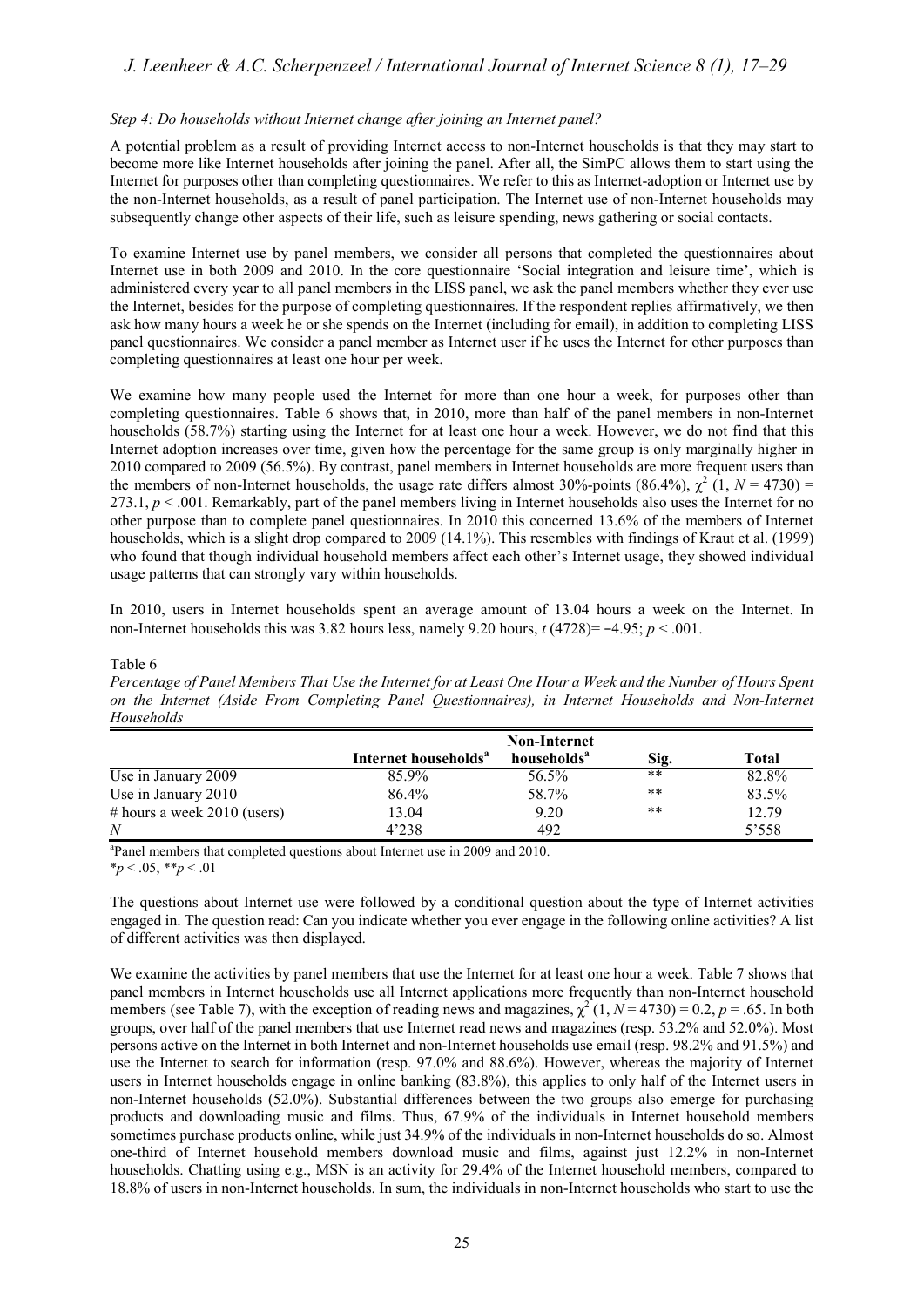Internet for other purposes than completing questionnaires use less of the options offered by Internet, and mainly use the simpler applications compared to persons living in Internet households.

Table 7

| Use of Internet Applications by Panel Members in Internet Households versus Non-Internet Households (Internet |  |
|---------------------------------------------------------------------------------------------------------------|--|
| Users Only)                                                                                                   |  |

|                         |                     | <b>Non-Internet</b> |           |
|-------------------------|---------------------|---------------------|-----------|
| <b>Variable</b>         | Internet households | households          | test      |
| Email                   | 98.2%               | 91.5%               | $66.2**$  |
| Searching information   | 97.0%               | 88.6%               | $66.9**$  |
| Online banking          | 83.8%               | 52.0%               | $202.9**$ |
| Purchasing products     | 67.9%               | 34.9%               | 158.6**   |
| Reading news/magazine   | 53.2%               | 52.0%               | 0.2       |
| Downloading music/films | 31.1%               | $12.2\%$            | 55.8**    |
| Chat/MSN                | 29.4%               | 18.8%               | $18.3**$  |
| $\overline{N}$          | 5'015               | 352                 |           |

*Note.* Individuals that answered questions about Internet use in 2010.

 $*_{p}$  < .05,  $*_{p}$  < .01

#### **Conclusion and discussion**

This article examines whether providing non-Internet households with Internet facilities, which requires a substantial investment, significantly improves the quality of an Internet panel. The small segment of households without Internet access in the Netherlands differs from the rest of the population with regard to household size, age, origin and place of residence. This underlines the importance of including them in Internet panels.

At the start of 2010, the LISS panel contained 545 households that did not have Internet access at the time of recruitment, constituting approximately 10% of the entire panel. These participants formed a representative sample of non-Internet households in terms of ethnical background, region, and household composition, but not in terms of age: higher age groups without Internet are somewhat underrepresented in the panel. Furthermore, it appears that approximately 15% of the panel members from Internet households use the Internet only for the purpose of completing questionnaires for the panel. Both groups are probably hardly covered by regular Internet panels.

In addition, we find that non-Internet households that are part of the LISS panel are more loyal than recruited Internet households. Non-Internet households show lower attrition rates and higher response rates to the individual questionnaires than participants from Internet households. Furthermore, older Internet households show an above-average attrition rate, which is not the case with older non-Internet households. It is quite possible that the households without Internet access feel a certain sense of reciprocity or obligation towards the panel organization for the facilities that they have received. Besides, they would lose these facilities again if they were to leave the panel.

If we examine the composition of the panel in April 2008 with and without the non-Internet households, then we notice that the complete LISS panel, with both Internet and non-Internet households, more closely approximates the composition of the overall Dutch population for all demographic variables we tested, than a panel consisting of only Internet households. The inclusion of non-Internet households thus contributes to the representativeness of the panel, as was also shown by Hoogendoorn and Daalmans (2009). Nevertheless, some significant and substantial differences between the LISS panel and the population statistics remain, even when non-Internet households are included. However, as Scherpenzeel and Bethlehem (2011) have shown, on many demographic characteristics and on voting behavior the LISS panel comes close to a traditional face-to-face survey and is better than an Internet survey based on volunteer sampling and than online panels excluding non-Internet households.

The question is whether the benefits of including non-Internet households are higher than the costs (in terms of costs of the computers and time efforts of support and help). The answer to this question depends on the purpose of the study and the Internet penetration of the population. For studies, either scientific or commercial in nature, which require very precise measurements of specific concepts within a population (e.g., electoral polls, employment measurements, income) the benefits of improving the representativeness of the panel can be substantial, whereas for causal or small-scale experimental studies the benefits are less straightforward. Also, studies that investigate topics that relate to Internet use in society, e.g., smartphone penetration or social media use, can yield strongly biased results if non-Internet households are ignored (Leenheer & Elsen, 2012). Furthermore, in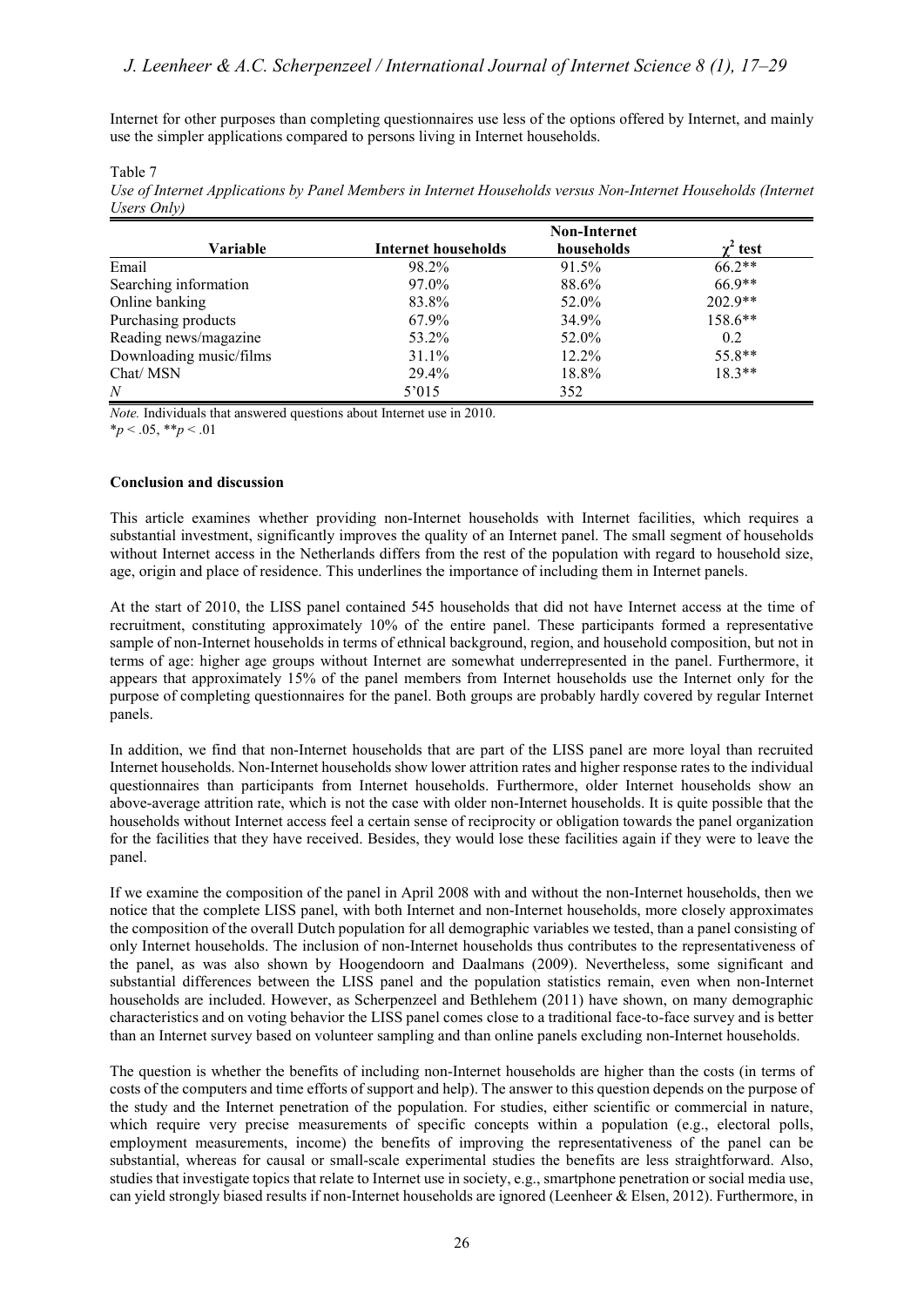countries with low Internet penetration, inclusion of non-Internet households may change the research results substantially and may provide competitive advantage even in the commercial sector. It is especially in these countries and regions that including non-Internet households in an Internet panel can pay off.

Approximately half of the panel members from households without Internet access (58.7%) start to use the Internet after joining the panel. Literature on innovation adoption shows that the opportunity to try out an innovation contributes to the acceptance of the innovation. However, as Mahajan, Muller, and Srivasta (1990) have shown, people belonging to the group of "late adopters" of computers make much more limited use of computers after becoming users. Something similar seems to apply here to Internet use. More complex and risky applications such as online banking or downloading music are used much less frequently by non-Internet households, who use it mostly for the purposes of email and searching for information. For this reason one may question whether they have indeed truly adopted the Internet, or whether they are still in the early stages of the adoption process. This question may perhaps be answered by monitoring the behavior of LISS panel members that did not previously have Internet access over the coming years. Analyses of data from 2009 and 2010 show only minor shifts. Furthermore research of Anderson and Tracey (2001) shows that household's Internet adoption does hardly change other aspect of their life, suggesting that the use of Internet by some of the non-Internet households will not jeopardize panel representativeness

#### *Implications for further research*

-

Internet panels describe a steadily growing segment of the population, but still fail to reach some parts of it. In 2011 in the Netherlands, about 9% of households do not have Internet access; in Europe as a whole, this number is over 40%. In socio-demographic terms this mainly concerns older households, single-person households and households with members of non-Western origin. In different academic areas (health care studies, leisure studies, public policy) senior citizens and multicultural groups are increasingly attended to, as they represent an increasingly important population segment. These groups are not only underrepresented in many online panels, but it may also well be that participants from these groups are not fully representative of these segments. Senior citizens aged over 80 who are active on the Internet and actively register for Internet panels are perhaps more innovative and progressive with regard to other lifestyle characteristics (e.g., use of tablets or smartphones) than this age group tends to be (Eastman & Iyer, 2005).

Most Internet panels, and especially those for which people can register at their own initiative, do not cover the entire population in terms of certain socio-demographic factors, nor with regard to psychographic characteristics and other features that are more difficult to observe. It may thus be expected that households with low technological knowledge and interest do not have an Internet connection and are therefore not represented in Internet panels. Caution is especially required when using Internet panels to perform research into innovations and technology. The segment that is not interested in such innovations as the smartphone, the I-pad or mobile banking may well be larger than the results of some Internet panels may show.<sup>[6](#page-10-0)</sup>

Another implication lies in international survey research, in which research results from various countries are compared. As said before, the differences in Internet use between countries are great, even just among Western countries. An Internet panel in a country with high Internet use represents a different section of the population than an Internet panel in a country with low penetration. In such cases, results obtained from online research in different countries cannot be compared.

Providing Internet access to households that do not yet have such access seems a rather drastic means of recruiting non-Internet households, and at present still requires a substantial investment. However, with the advent of smart phones and the Mobile Web, faster and more affordable solutions are becoming more easily available. A good example is the previously mentioned new Internet panel ELLIPS in France, which provides tablets, a much cheaper option than computers, to the respondents who do not have Internet access. The coverage bias may decrease quickly given the rapid pace of mobile web diffusion throughout European countries (Fuchs & Busse, 2009). Importantly, our results show that part of the members of Internet households also do not use the Internet. These persons are represented in the LISS panel, recruitment for which takes place at household level using traditional methods, but are most likely missing in many other Internet panels. This group of potential panel members does not need to be provided with Internet facilities, but they do need to be approached through other channels than the Internet and may need some help getting started. Future studies could look in more detail into the participation patterns and Internet activities of these panel members.

<span id="page-10-0"></span><sup>&</sup>lt;sup>6</sup>Additional analyses within the LISS panel show that in 2012 only 3.2% of the individuals in non-internet households access the internet with a smartphone and 0.5% with a tablet.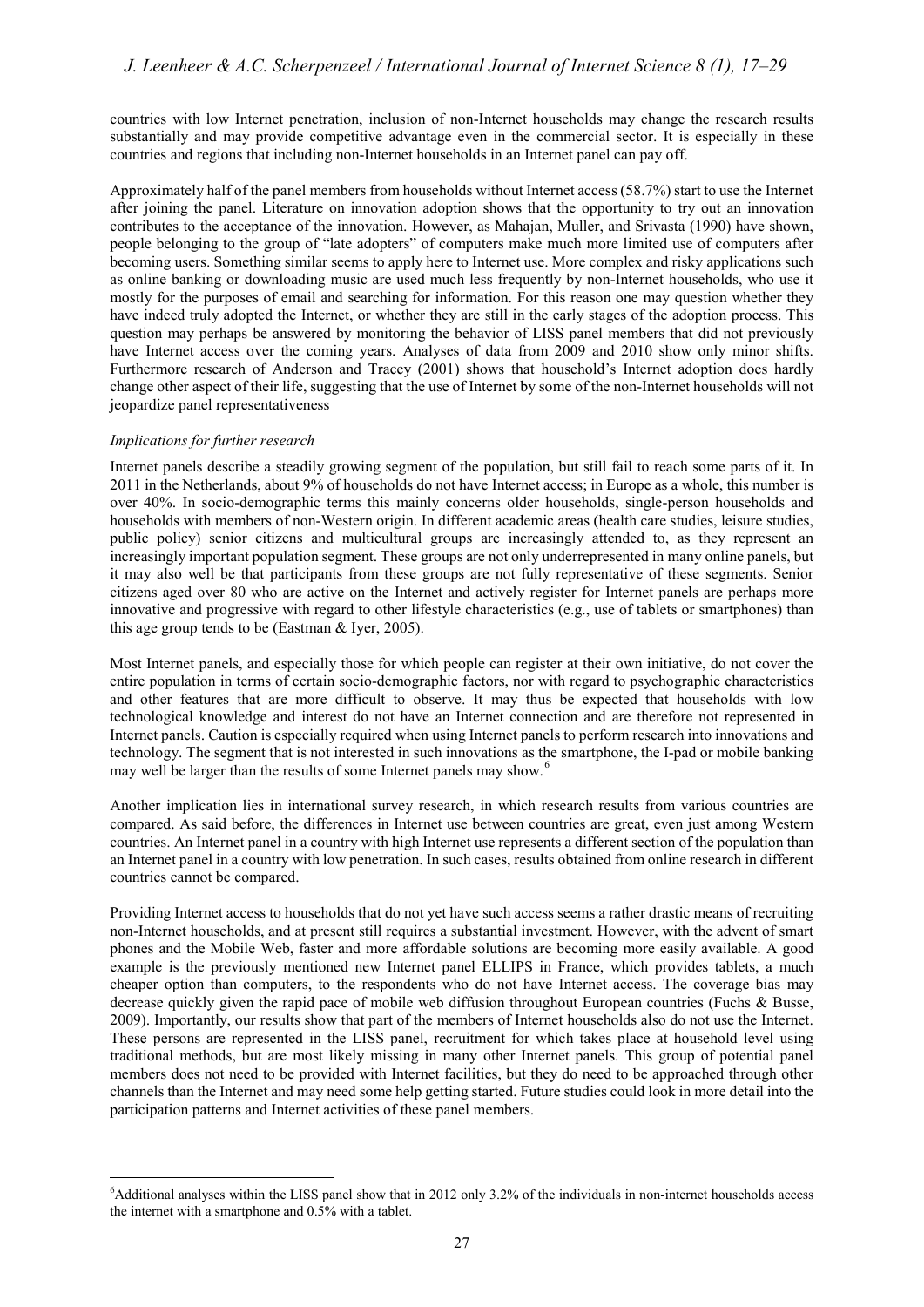### *J. Leenheer & A.C. Scherpenzeel / International Journal of Internet Science 8 (1), 17–29*

This paper shows that including non-Internet households in an Internet panel can successfully be done by providing them necessary appliances; the non-Internet households are different from Internet households and remain so after having been members. A limitation, however, is that our research studies a single panel in a country with very high Internet penetration. On the one hand, it may be considered a strong point that even in a country with high Internet penetration including non-Internet households improves the panel significantly. On the other hand, similar panels have been build in the past, when Internet penetration was still much lower, and in other countries having a lower Internet penetration rate. Examples of the former are the CentERpanel, operated at CentERdata as well, and the KnowledgePanel in the U.S., operated by Knowledge Networks. A recent example of the latter is the French panel ELLIPS that was mentioned earlier. The Internet penetration in France is lower than in the Netherlands (in 2012 it is estimated to be 77%, [www.Internetworldstats.com\)](www.Internetworldstats.com) and the coverage of the Internet providers is not country-wide. Therefore, the panel provides tablets, using the mobile networks, to the respondents who do not have Internet access. This effort illustrates that with the newest technology, the inclusion of non-Internet households in a panel is also possible in much larger countries with a lower Internet penetration than the Netherlands. Nevertheless, we do not know whether the procedure used to include non-Internet households in an online panel can be copied in a similar way to countries with very low penetration levels. Neither do we have statistical proof of how it would improve Internet panels in low Internet penetration environments. Further research is needed to address these issues.

#### **Acknowledgements**

We thank Mick Couper, Don Dillman and participants of the AAPOR Conference and MESS-Workshop for valuable input.

#### **References**

Anderson, B., & K. Tracey (2001). Digital Living: The impact (or otherwise) of the Internet on everyday life. *American Behavioral Scientist*, *45*(3), 456–475.

Brown, S. A., & Venkatesh, V. (2005). Model of adoption of technology in households: a baseline model test and extension incorporating household life cycle. *MIS Quarterly*, *29*(3), 399–426.

Callegaro, M., & Disogra, C. (2009). Computing response metrics for online panels. *Public Opinion Quarterly*, *72*(5), 1008–1032.

Couper, M. P. (2000). Web surveys: A review of issues and approaches. *Public Opinion Quarterly*, *64*, 464–494.

Couper, M. P., Kapteyn, A., Schonlau, M., & Winter, J. (2007). Noncoverage and nonresponse in an Internet survey. *Social Science Research*, *36*, 131-148. do[i: 10.1016/j.ssresearch.2005.10.002](http://dx.doi.org/10.1016/j.ssresearch.2005.10.002)

Dillman, D. A., Phelps, G., Tortora, R., Swift, K., Kohrell, J., Berck, J., & Messer, B. L. (2009). Response rate and measurement differences in mixed-mode surveys using mail, telephone, interactive voice response (IVR)) and the Internet. *Social Science Research*, *38*, 1–18.

Dillman, D. A., Reips, U., & Matzat, U. (2010). Advice in surveying the general public over the Internet (Editorial). *International Journal of Internet Science*, *5*, 1–4.

DiSogra, C., Callegaro, M., & Hendarwan, E. (2009). Recruiting Probability-Based Web Panel Members Using an Address-Based Sample Frame: Results from a Pilot Study Conducted by Knowledge Networks. Presented at the Joint Statistical Meetings.

Eastman, J. K., & Iyer, R. (2005). The impact of cognitive age on Internet use of the elderly: an introduction to the public policy implications. *International Journal of Consumer Studies*, *29*(2), 125-136. doi:[10.1111](http://dx.doi.org/10.1111 /j.1470-6431.2004.00424) [/j.1470-6431.2004.00424](http://dx.doi.org/10.1111 /j.1470-6431.2004.00424)

Feskens, R., Hox, J., Lensvelt-Mulders, G., & Schmeets, H. (2007). Nonresponse among ethnic minorities: a multivariate analysis. *Journal of Official Statistics*, *23*, 387–408.

Fuchs, M., & Busse, B. (2009). The coverage bias of mobile web surveys across European countries. *International Journal of Internet Science*, *4*(1), 21–33.